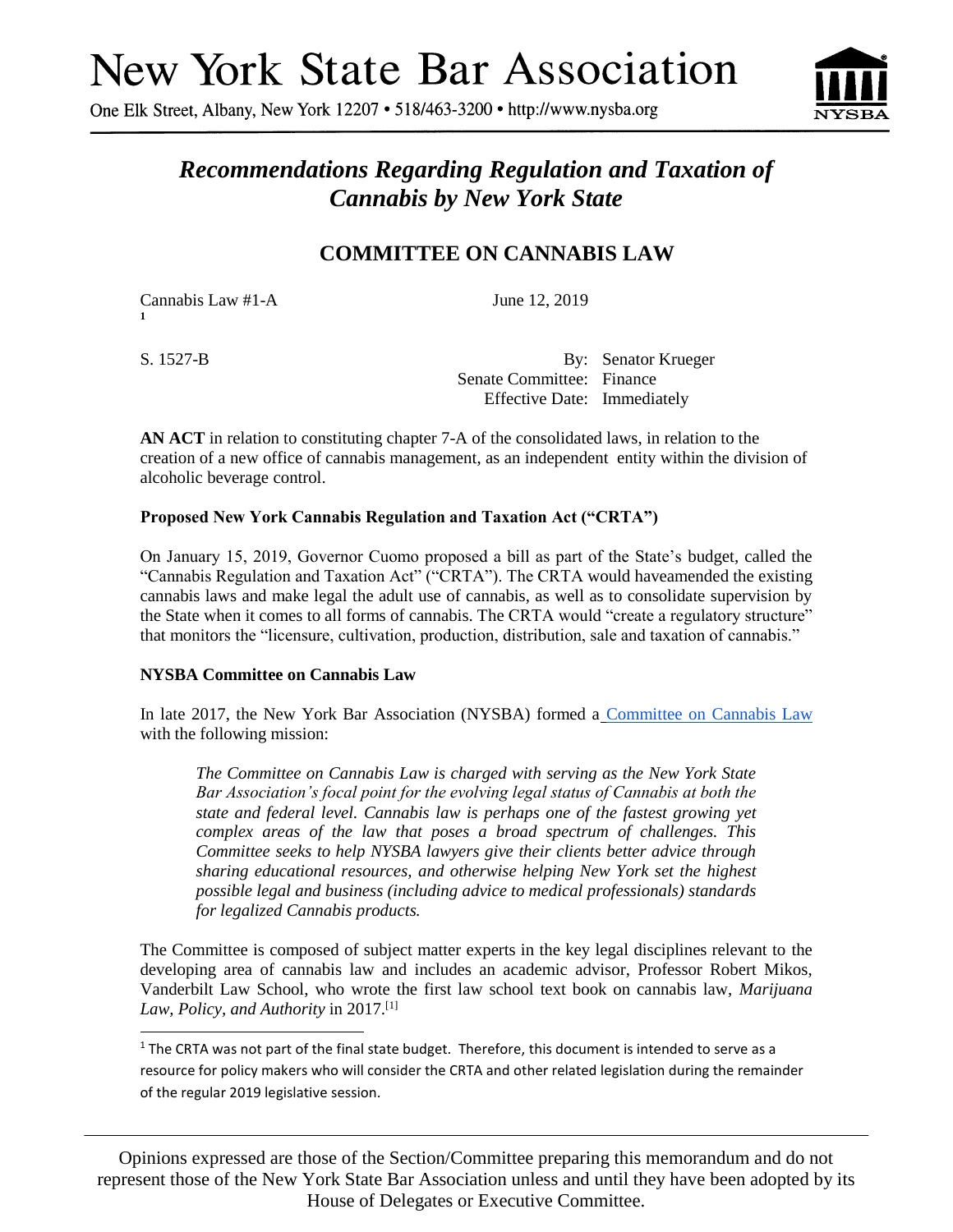In 2018 the Committee kicked off its activities with an Annual Meeting program in New York City (NYC) focusing on the federal and state regulation of cannabis, including a panel discussing the history of cannabis regulation in New York, [Cannabis Law in New York](http://www.nysba.org/store/detail.aspx?id=VCAN0) State and the U.S. [2018.](http://www.nysba.org/store/detail.aspx?id=VCAN0) Later that year, the Committee held three more programs in New York: (1) [Legislative](http://www.nysba.org/store/detail.aspx?id=VFH81)  [Developments in Medical Marijuana in New York](http://www.nysba.org/store/detail.aspx?id=VFH81) 2018 held in Albany, (2) [Patient, Provider and](https://www.nysba.org/store/detail.aspx?id=VFJ62)  [Registered Organizations Perspectives on Medical Marijuana and Adult Use in New York](https://www.nysba.org/store/detail.aspx?id=VFJ62) held in Buffalo, and (3) Practical Implications [of Decriminalized Marijuana for the Legal Practitioner](https://www.nysba.org/store/detail.aspx?id=VFT14) held in NYC. In 2019, the Committee again held an Annual Meeting in NYC, Hot Topics in Cannabis Law: What Lawyers Need to Know. In addition, the Committee has been meeting regularly, discussing developments in cannabis law nationally and in particular New York, along with reflecting on its learning from these legal programs.

Through its ongoing meetings and legal programs, the Committee has developed in a short amount of time deep legal expertise in the regulated area of cannabis law both nationally and in New York State. We aim to be one of the key legal resources on cannabis law in the country and for lawyers conducting business with companies involved in the cannabis industry. With these comments and recommendations, the Committee wishes to provide its thoughts on the CRTA by first discussing a little background how we got here, and then addressing certain sections of the CRTA.

#### **Background**

Like many states, New York has had a history regulating cannabis, at times unregulated or partially regulated as a medical product, available only by prescription, with varying degrees of tolerance for adult use or possession. Currently, cannabis possession is illegal in New York, except for individuals with prescriptions from qualified medical providers under the Compassionate Care Act in 2014, for certain medical ailments under specified conditions.. New York also launched its Industrial Hemp Agricultural Research Pilot Program in 2015, which permitted a limited number of educational institutions to grow and research industrial hemp. In 2017, the State eliminated the cap on the number of sites authorized to grow and research the plant and expanded the program to include farmers and businesses. Also, a new statute established industrial hemp as an agricultural commodity under the State's Agricultural and Markets Law.

On December 20, 2018, the Farm Bill was enacted into federal law, which changed the definition of "hemp" to contain any part of the cannabis plant as long as the THC was below 0.3 percent on a dry weight basis, and decontrolled hemp (but not marijuana, which is also a form of cannabis) from the Controlled Substances Act (CSA). The Farm Bill further empowered states to develop industrial hemp programs consistent with certain conditions in the Farm Bill (or to make it illegal within the state), but each state program would need to be approved by the U.S. Department of Agriculture (USDA), which would also develop a federal hemp program. At the same time, the Farm Bill stated that the FDA would regulate hemp products that fell within its jurisdiction, i.e., food, dietary supplements, drugs, and medical devices that are sold in interstate commerce.

At this point, many other states and New York's bordering country, Canada, have already legalized the use of marijuana, or are in the process of doing so. However, for federal law purposes, use of cannabis still illegal, classified as a Schedule 1 controlled drug substance under the Controlled Substances Act ("CSA"), putting it in the same category as cocaine or heroin. This designation is for drugs perceived to show a high potential risk for abuse, contain minimal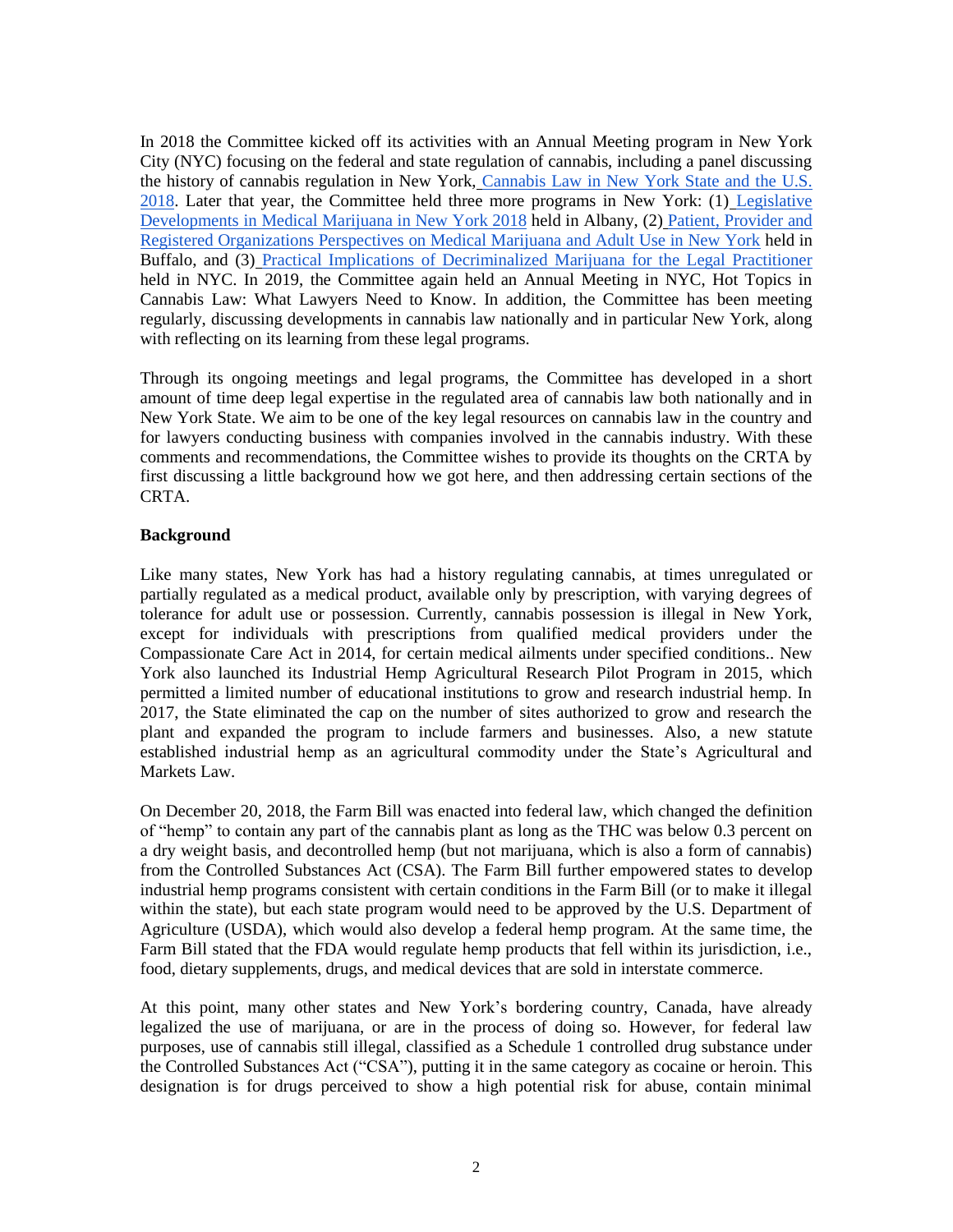medical value, and cannot be safely prescribed. Therefore, the transporting of cannabis interstate is still illegal, as is the advertisement of cannabis products.

However, without a federal hemp program or USDA timetable to regulate state hemp, states and industry were uncertain what would become of the current state hemp programs, some of which were only created legislatively in the state but had few or no registrants. On February 27, 2019 the USDA reiterated in a new webpage that until the USDA issues its regulations under the Farm Bill (due Fall 2019), no state program will be authorized under the Farm Bill, and industry/hemp farmers and producers should follow the Farm Bill 2014 provisions and 2016 joint USDA/DEA/DOJ/HHS/FDA [Statement.](https://www.govinfo.gov/content/pkg/FR-2016-08-12/pdf/2016-19146.pdf) According to the 2014 Farm Bill, industrial hemp growing was essentially only for research to consider the feasibility of hemp products (including marketing research). Further, the 2016 Statement said that under state industrial hemp programs, marketing is only for research, not commercial purposes, and while industrial hemp could be sold in other states with similar industrial hemp programs, such hemp could not be sold in states where such sale would be prohibited.

On February 26, 2019, the FDA's Commissioner, Scott Gottlieb, M.D., stated that the FDA will hold a public meeting to initiate a rule making procedure on the key non-psychoactive component in cannabis, cannabidiol or "CBD". Gottlieb stated that FDA's goal was to create "an appropriately efficient and predictable regulatory framework for regulating CBD products." Gottlieb added that at this moment, it is illegal to introduce food or supplement products into interstate commerce that contain added CBD. On the following day, Gottlieb testified before the House Appropriations Committee, where he noted that FDA recognized that Congress intended there to be a pathway for CBD to be available, when Congress passed the Farm Bill in 2018. Gottlieb said he could "speculate" in a possible future framework where high-concentration, high-purity CBD would be regulated as a drug, whereas lower-concentration, lower-purity CBD products could be regulated as dietary supplements. But he cautioned that the FDA rulemaking process could take two to three years, so Congressional legislation may be necessary before then to address the CBD issue. The FDA held this initial public meeting, "Scientific Data and Information About Products Containing Cannabis or Cannabis-Derived Compounds; Public Hearing; Request for Comments" on May 31, 2019.

#### **Comments on Various Proposals**

#### **Opt-Out Provisions**

One proposal would provide that counties and cities with populations of more than 100,000 would be able to opt out of allowing adult use cannabis business licenses. If a municipality opts out of allowing any such licenses, however, this municipality also opts out of receiving any revenue generated by any sales of the drug statewide. Counties and cities with less than 100,000 residents, as well as all towns and villages regardless of population, could not opt out of allowing cannabis business licenses. However, all municipalities, regardless of size, can adopt laws relating to the time, place and manner in which adult-use dispensaries could be used under the proposal.

As written, the opt-out could potentially harm local governments more than it protects them. There are towns in New York with more than 100,000 residents that will not be able to opt out under the current proposal, since it only applies to counties and cities. This could be an issue in population dense areas like, Nassau, Suffolk and Westchester Counties, where many towns have over 100,000 people.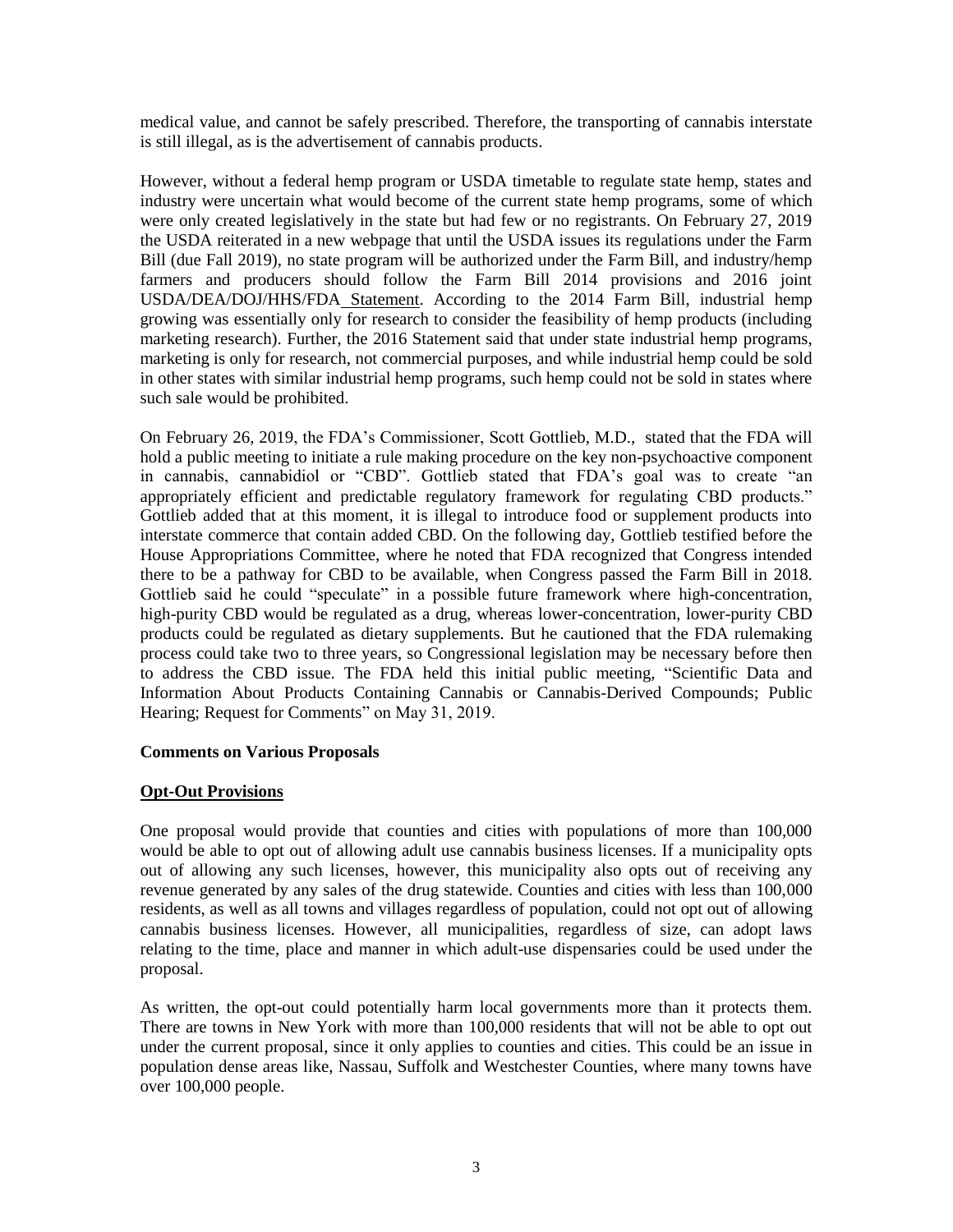If a town of over 100,000 people wants to prohibit adult-use cannabis business from operating within its boundaries, it would not be able to do so. Thus, a foreseeable result of the opt-out could be that more counties may end up prohibiting adult-use cannabis to appease one our more large towns within the counties' boundaries, even if the majority of towns or residents therein are in favor of adult use cannabis businesses and the tax revenue and jobs that will be realized therefrom.

By way of example, in Nassau County, the Town of North Hempstead enacted a local law on January 8, 2019 prohibiting the retail sale of recreational marijuana. See, Town of North Hempstead Local Law 1 of 2019. However, if the opt-out provision is enacted as drafted, this local law would be preempted. One reasonably foreseeable result of preemption would be that the Town of North Hempstead will lobby the Nassau County legislature to exercise the county wide opt-out, thereby prohibiting cannabis businesses from operating in one of the largest counties in the state.

Based on the foregoing, it is recommended that the opt-out provisions of § 132(1) be further considered and explained, particularly why certain municipalities, such as towns are treated differently than counties and cities, when such municipalities may have more than 100,000 residents and adult-use cannabis could be regulated within those municipalities separate from the county or city.

#### **Social Equity Provisions**

The following points bear on the social equity .

Since Canada and states near to New York are starting to legalize recreational use of the drug, failure to legalize cannabis in New York State would cause New York State to have a disadvantage in earning revenues that would be generated by such sales, which then could be used for improvements.

Continuing to lock up people for these low-level drug offenses is unsustainable because of the other states legalizing the drug.

Communities of color are disproportionately affected by the illegal use of the drug, and its legalization would improve this situation as well.

The NYS Department of Health study found that the benefits of legalizing the drug outweighed the risks.

# **Medical Cannabis Provisions**

In conjunction with the above analysis, the taxation of recreational use products will drive consumer (and thus patient) behavior in the legalized cannabis market. Other states in which preexisting medical marijuana databases tracked the impact of recreational programs on medical cannabis programs, such as Colorado, Oregon and Nevada, show that legalizing recreational use correlates with noticeable decreases in medical cannabis patient counts.<sup>[2]</sup> For patients navigating the certification process in New York's medical program, the price of high-quality, medical grade cannabis should be affordable enough to preserve the market and its tested products from recreational offerings. Patients who view the certification as too arduous or too expensive will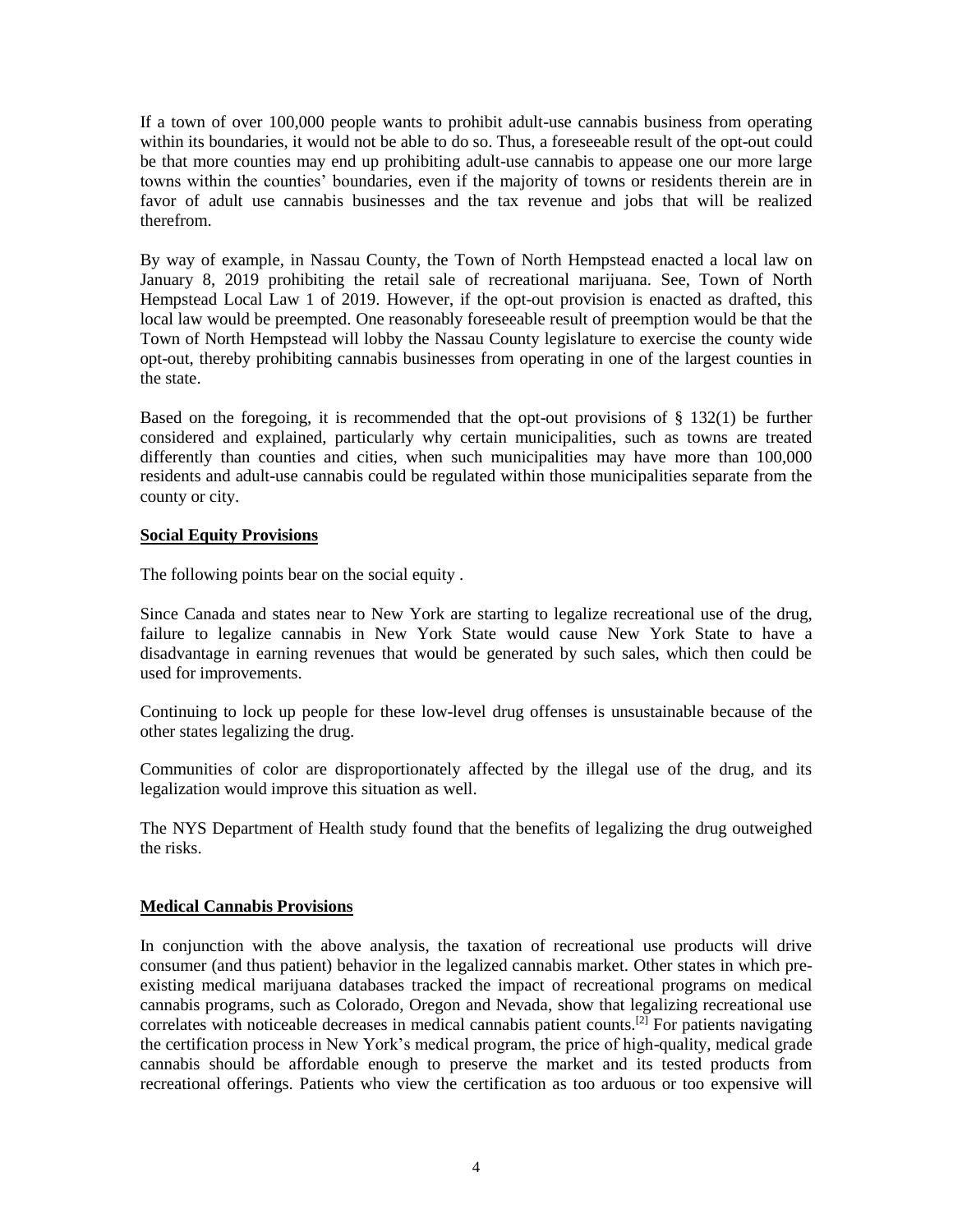turn to recreational products to self-medicate, effectively removing clinical oversight, product integrity, and targeted therapeutic relief from the use of cannabis.

Attrition from the medical program to recreational use will be driven by the economic framework of the two programs. The most common complaint among patients certified through New York State's medical cannabis program is that of cost. New York certified patients pay average monthly expenditures range from \$100 to \$500 for physician-recommended doses. Financial incentives, including reduced tax requirements, low cost medical cannabis cards, financial hardship discounts and exclusive access to higher dose formulations have been proposed in other states to prevent erosion of medical programs.<sup>[3]</sup>

New York's organization of both medical and recreational programs under a single regulatory body should act to shield its medical program. Unlike the pure economic benefit to the State housed in the recreational framework, a robust medical marijuana program would be a driver for New York's leadership in cannabis legitimacy and clinical relevance and reliability. A broadening of opportunities for physician-led research on cannabis, its properties, and its various efficacy rates for the State's approved conditions would benefit the overall science as well as patient outcomes in the medical cannabis program.

The State program should lean on qualified medical professionals, New York's leading clinicians and pharmacists, to determine an appropriate measurement for impairment and to promote research-backed safety indications for all cannabis users. Coordination of both programs with the protection of the medical program in mind would benefit all cannabis users in New York State.

#### **FDA/FTC and Advertising/Sampling/Marketing Provisions**

The CRTA attempts to set up separate programs for all categories of cannabis – adult-use cannabis (high THC- content), medical cannabis (high THC or CBD content), concentrated cannabis (THC content above 0.3%), hemp cannabis (THC < some specified amount with CBD but not industrial or food), industrial hemp (THC < some specified amount, industrial or food uses), each which will have their own set of regulations. While the CRTA establishes some minimum requirements for adult use and medical cannabis advertising, it states that advertising requirements will be established for hemp cannabis, industrial hemp, and concentrated cannabis by regulation later. As noted above, the CRTA establishes some labeling for cannabis products with THC but also leaves other categories of cannabis without any specific labeling or packaging requirement, unlike the FDA. The CRTA also does not appear to mention the FDA as a federal regulatory body that may have oversight over cannabis in the programs managed under the CRTA, unlike other states that explicitly recognize the FDA's jurisdiction over products in interstate commerce. At the same time, the FDA has taken the stance that only hemp seeds are Generally Recognized As Safe (GRAS) for food products, and all products containing CBD are drugs and that products with THC are Schedule I drugs and illegal. FDA's former Commissioner Gottliebhad stated the agency would take up developing regulations for the CBD-containing products that could loosen the drug-only stance for CBD, perhaps recognizing that lower-CBD content products could be regulated as dietary supplements or other products. With Gottlieb resigning, however, and CBD being a controversial issue, it is unclear how much action the FDA will take until a new commissioner (not interim commissioner) has been sworn in. At the FDA's Public Hearing on May 31, 2019, Acting Commissioner Norman Sharpless, for example, emphasized there are many unanswered questions about the use of CBD in FDA-regulated products and emphasized that until those questions are answered, CBD should not be included in products under FDA's jurisdiction.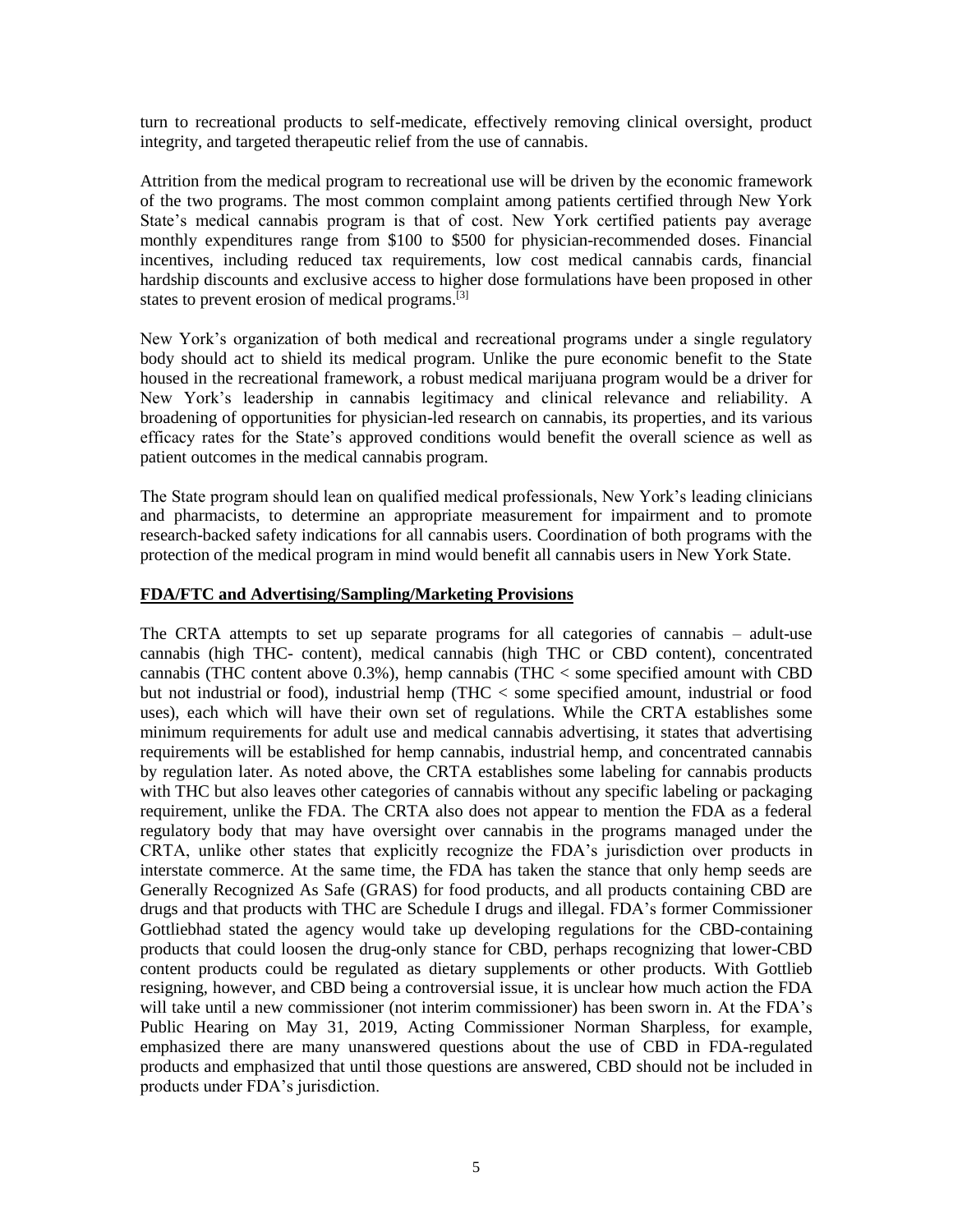The Committee recommends that the CRTA or an ameded MRTA identify for the State's anticipated cannabis programs when the FDA would have overlapping or exclusive jurisdiction to avoid confusion with the State's programs. For example, the CRTA could intend to regulate exclusive State CBD hemp products (referred to as "cannabis hemp" in the CRTA), while recognizing that the FDA would regulate CBD products involved in interstate commerce. On the other hand, the State and FDA could negotiate a shared role, where, for example, the State regulates the farming and handling/processing/testing of hemp, and the FDA regulates the packaging/labeling of CBD products intended for interstate commerce. The Committee also recommends that the State implement clear advertising policies regarding the variety of cannabis products, because at present it is unclear what constitutes "false advertising", particularly for products that merely state the contents, e.g., "CBD oil", when much of the safety information for cannabis products, particularly CBD products, is under development.

#### **Labeling / Packaging Provisions**

1. Incorporate Portions of the NY Medical Marijuana Law Into the Cannabis Law Related to Labeling Requirements (S. 1004.11(h), (i), (j), and (k) -- Manufacturing Requirements for Approved Medical Marihuana Product) and add more regulations on labeling requirements by analyzing other states' robust packaging and labeling regulations such as California's and Colorado's packaging and labeling laws.

2. Require all cannabis-infused product labels to state whether the product contains nut or dairy products or was processed in a facility also processing nut or dairy products.

3. Require all cannabis products to be packaged in child-resistant packaging that meets the requirements of 16 Code of Federal Regulations Part 1700 and in opaque packaging for exit packaging.

4. Require a minimum font size of a Primary Panel be no less than 6-point font and in relation to size of panel and container; and the Informational Panel be no less than 6-point font and in relation to size of primary panel. If the font cannot fit all required info, the product may be accompanied by a supplemental labeling with no less than 8-point font. In addition, warning statements must be on non-supplemental labels and in no less than 6-point font and should only be in black lettering with a white background.

5. Require the NY Universal Symbol Requirement and create an educational program to be taught to children in the public schools and in public service announcements about what the Cannabis universal symbol means akin to products containing highly toxic substances.

6. Prohibit untruthful or misleading statements.

7. Prohibit packaging that resembles packaging of certain commercially available products.

8. Add to §78(4) of the Cannabis Law to require multi-unit liquid ingestible infused products intended for adult use to be dispensed to a consumer in packaging with a device or mechanism for measuring a single-unit portion of the product.

9. Add that packaging must protect contents from contamination.

10. Prohibit Adult-use Cannabis manufacturers/processors from using the term, "Organic" in labeling of Cannabis products to refer to Cannabis or Cannabis products/edibles, unless the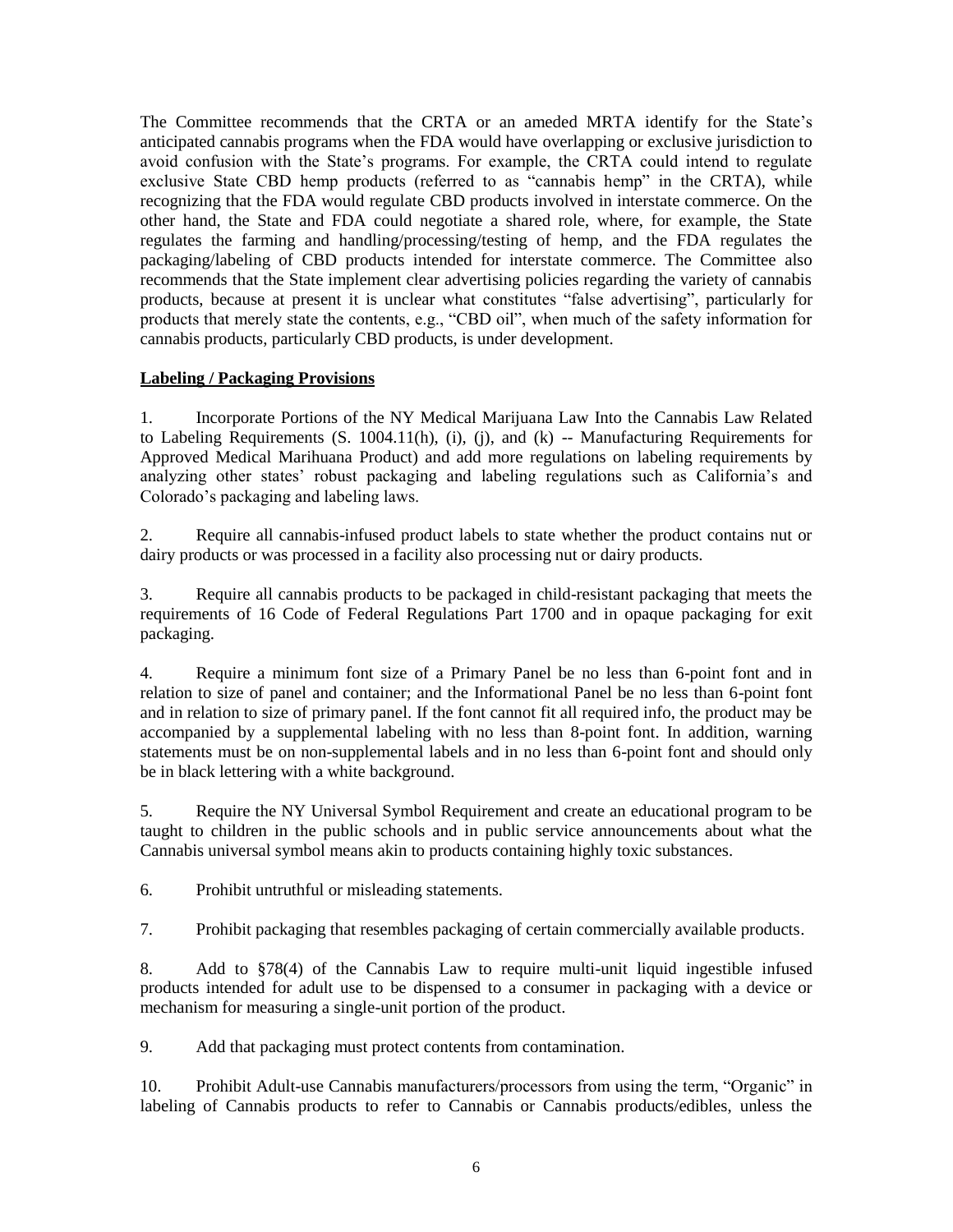Cannabis is produced, processed and certified in a manner that is similar to the Organic Foods Production Act of 1990.

11. Require that NY State labeling law be applied to the Cannabis Law on labeling requirements and apply NY State labeling requirements for food products that are similar to the FD&C and FPLA but don't cite directly to the FDA's regulations on labeling. By applying NY State food allergen and protection laws into the Cannabis Law could provide NY cultivators/manufacturers/processors with a legal basis to defend themselves against FDA enforcement because they are acting lawfully in compliance with NY's Cannabis Law/food labeling laws. *See specifically* Illinois and Connecticut's medical marijuana regulations that apply their own respective state food labeling laws.

12. The Commission should establish standards for the minimization of packaging for cannabis products.

# **Tax Provisions**

For a complete tax analysis please see [http://bit.ly/2EIodoV.](http://bit.ly/2EIodoV)

1. Background

Both the type and amount of taxes should be designed to prevent business and consumers from operating in the gray and illicit markets. Cultivation taxes are imposed by some states and should be carefully considered. A sales tax that is more in the form of a traditional sales tax may make the most sense as it does not differentiate between products and is instead a function of price.

Though, as shown below, Colorado is generating the most tax revenue per capita of those 21 and over, the illicit market continues to grow due, at least in part, to a combined 30% sales tax rate. Unlicensed growers are growing cannabis for sale in other non-legal states, in search of higher profits.<sup>[4]</sup> A 30% sales tax may lead consumers to seek illicit market products as those products are not taxed. This hurts both the state as well as legitimate businesses.

California's cannabis taxes can amount to nearly 40%, including wholesale taxes, which has caused nearly 20% of consumers to purchase cannabis from the illicit market. Studies have shown that a reduction of 5% in taxes could move nearly a quarter of purchases made on the illicit market to legal purchases.<sup>[5]</sup>

New York may be in a rare position to attempt to insulate itself from the continued growth of the illicit market. New York can impose a tax rate no more than 30% in total, keeping it in line with other states or even lowering the tax rate below other states to attempt to create a market that effectively prices the illicit market out of competition.

2. Current Tax Rates

As a comparison, states that have legalized cannabis for adult use have the following tax rates<sup>[6]</sup>: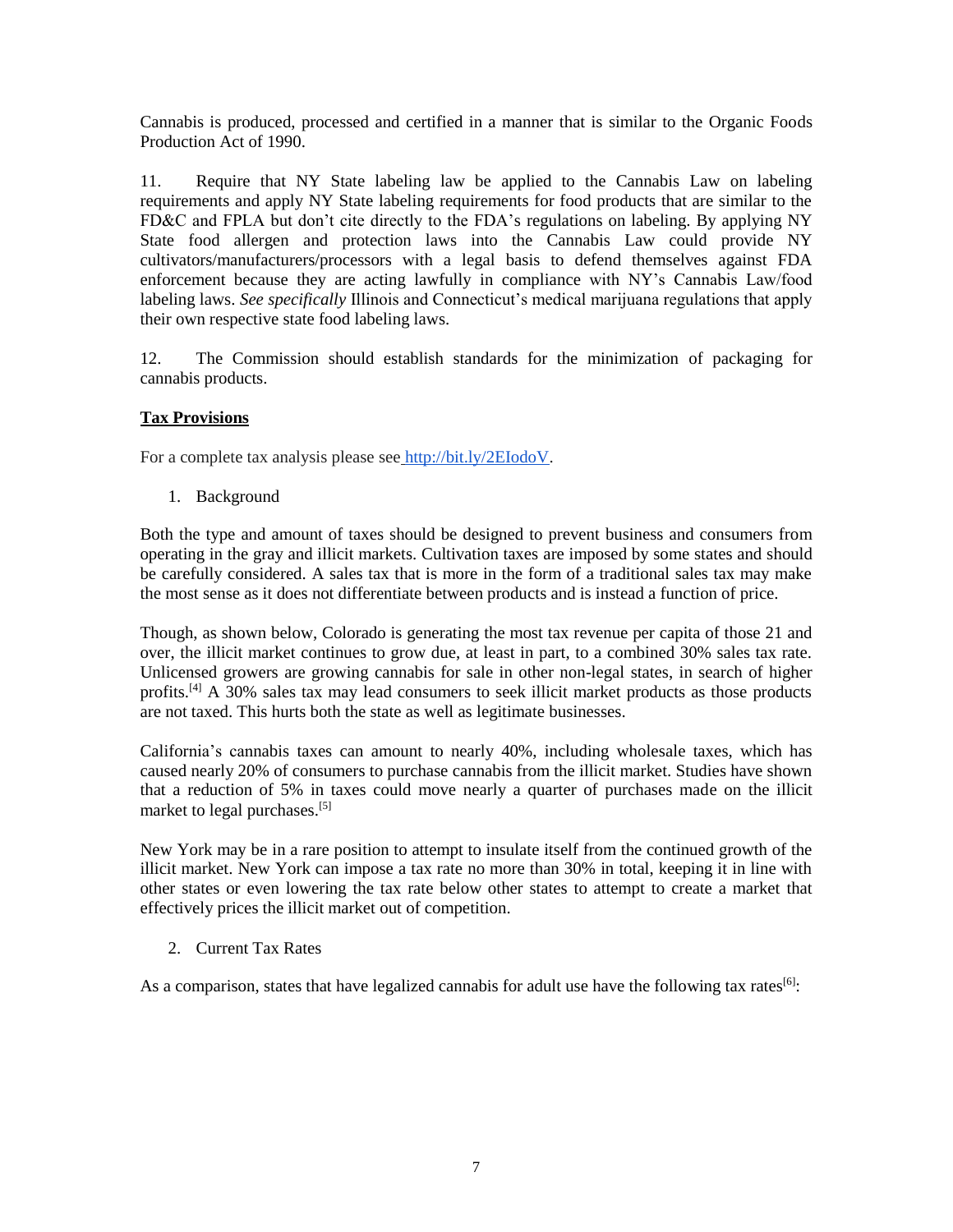| <b>State</b>  | <b>Retail</b>                                                                                          | Wholesale                                                                                                                                    | Population (<br>21 and over) | <b>Recreational</b><br><b>Revenue</b><br>(2018)                 | Per<br>Capita<br><b>Revenue</b><br>of 21 and<br>over |
|---------------|--------------------------------------------------------------------------------------------------------|----------------------------------------------------------------------------------------------------------------------------------------------|------------------------------|-----------------------------------------------------------------|------------------------------------------------------|
| California    | 9.25%<br>Sales Tax<br>15%<br><b>Excise Tax</b><br>Up to $10\%$<br>Local Tax<br><b>Total:</b><br>34.25% | \$9.25<br>per<br>of<br>ounce<br>flowers<br>\$2.75<br>per<br>of<br>ounce<br>leaves                                                            | 30,892,866[7]                | \$236,000,000<br>$(estimate)^{[8]}$                             | \$7.63                                               |
| Colorado      | 15%<br><b>State</b><br>Tax                                                                             | 15%<br><b>Excise Tax</b>                                                                                                                     | $3,014,312^{[9]}$            | \$266,529,637[10]                                               | \$88                                                 |
| Maine         | 10% Sales<br>Tax<br><b>Total:</b><br>10%                                                               | \$335<br>per<br>of<br>pound<br>flower<br>\$94<br>per<br>pound<br>of<br>leaves<br>\$1.50<br>per<br>immature<br>plant<br>\$0.30<br>per<br>seed | $1,131,622^{[11]}$           | NA                                                              | NA                                                   |
| Massachusetts | 6.25%<br><b>State Tax</b><br>10.75%<br>Retail Tax<br>Local<br>3%<br>Tax<br><b>Total:</b><br>20%        | NA                                                                                                                                           | 4,587,935[12]                | NA                                                              | <b>NA</b>                                            |
| Nevada        | 10%<br>Excise Tax<br>Up to 8%<br>Local Tax<br><b>Total:</b><br>18%                                     | 15%<br>Excise Tax                                                                                                                            | $1,411,378^{[13]}$           | \$69,400,000<br>(estimate through<br>June 2019) <sup>[14]</sup> | \$49                                                 |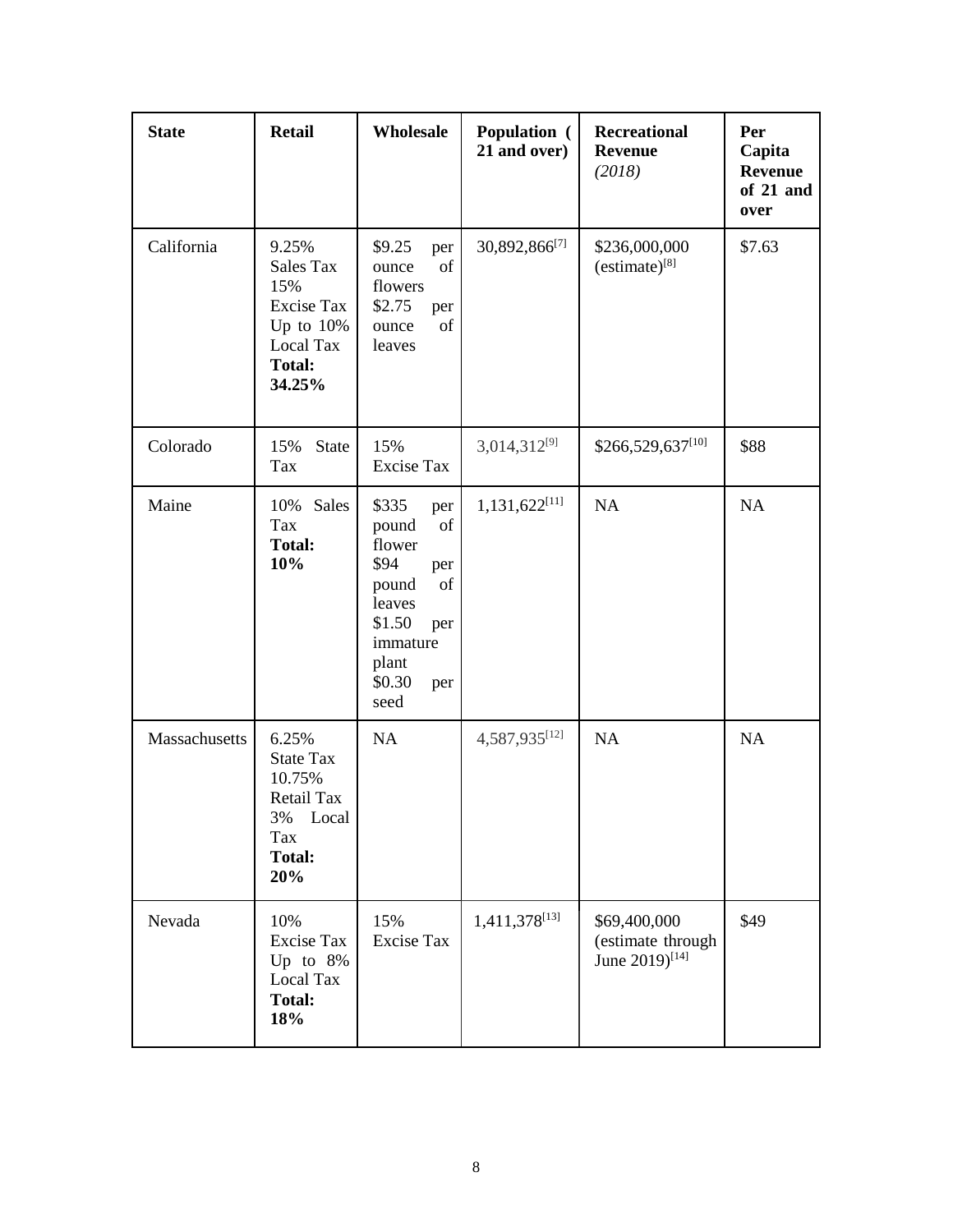| Oregon     | State<br>17%<br>Tax<br>3%<br>Optional<br>Local Tax<br><b>Total</b><br>(possible):<br>20% | <b>NA</b> | 2,429,348[15]             | \$82,203,729<br>(fiscal)<br>year<br>$2018)^{[16]}$ | \$34 |
|------------|------------------------------------------------------------------------------------------|-----------|---------------------------|----------------------------------------------------|------|
| Washington | 37%<br>Excise Tax                                                                        | NA.       | 5,650,485 <sup>[17]</sup> | \$319,000,000 <sup>[18]</sup>                      | \$56 |

#### 3. Analysis

The above table shows a probable correlation between tax rate and revenue per capita of those 21 and older. Colorado's 15% retail tax along with a flat 15% excise tax on the wholesale side resulted in the highest tax revenue out of any adult use state. However, Colorado also has one of the most mature adult use markets. Upon legalized sales in Washington in 2014, taxes were imposed at a 25% rate on producers, 25% again on processors, and then 25% again at retail. This resulted in non-deductible taxes for cannabis businesses, leading to higher retail prices and lower tax revenue than projected. In 2015, Washington collapsed its tax rates to a single 37% retail tax that was not counted as income for federal tax purposes. The lowering of the excise tax rate caused Washington to beat its tax revenue projections by more than 200%, resulting in tax revenue in 2017 of \$315 million (compared to its \$120 million projection).<sup>[19], [20]</sup>

Similarly, the cumulative tax rate in California can be as high as 45%, which has caused significant numbers of consumers to turn to the illicit market in order to avoid the substantially increased prices associated with legal purchases. The revenue shortfall of \$101 million in California has prompted the legislature to reduce the retail excise tax from 15% to 11% and suspend all cultivation taxes until 2022.

If New York were to follow California's model of high taxes from inception (with New York's proposed taxes potentially over 20% higher than California's current tax rates) followed by lower taxes after revenues fail to meet expectations, New York runs the risk of small businesses being unable to withstand the initial high tax period. The smaller businesses will not be able to sustain high taxes and low profit margins and will not be able to push the ultimate cost to the end consumer in the form of higher retail prices as they would be undercut by larger businesses with bigger profit margins or prices in the illicit market. The result would be a New York market in which large businesses and the illicit market thrive after small businesses failed due to overly burdensome taxes, in complete contravention to of one of the main purposes of legalizing cannabis in New York.

The CRTA's proposed tax rate would be in excess of a 60% effective rate and would result in prices of legal cannabis exceeding illicit market prices by over 30%. Given California's \$101 million tax revenue shortfall from its average tax rate in excess of 40%, and a mere 11% over illicit market prices, it can be demonstrated that New York's proposed tax rate will drive legal consumers to the illicit market in search of lower prices, thereby decreasing cannabis tax revenue and undermining the goals of the legislation.[21]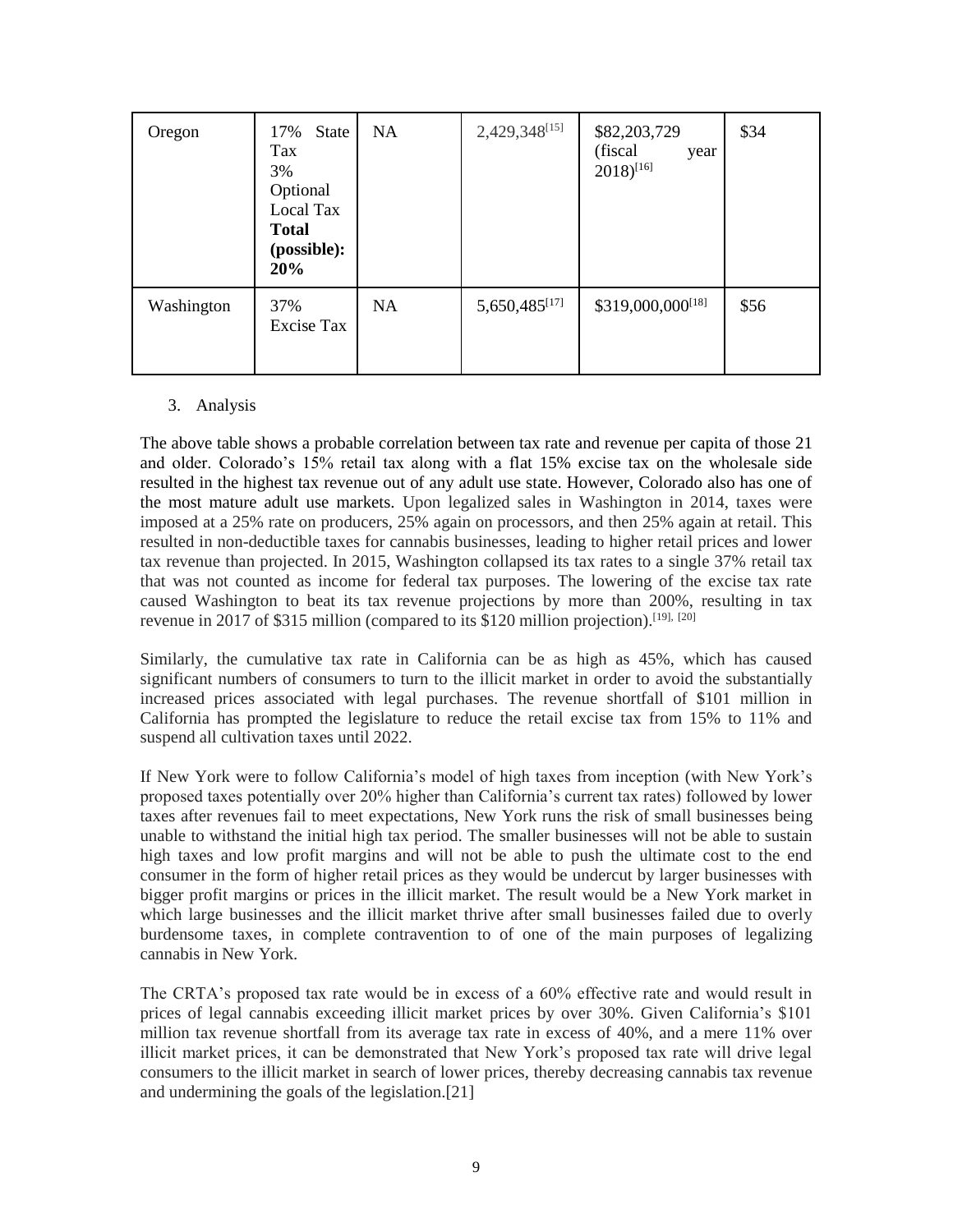#### 4. Suggested Taxation Regime

New York would be advised to adopt a taxation regime similar to Colorado's in order to avoid increasing illicit market sales. It is also imperative that any adult use law in New York contain language to decouple the New York tax code from 280E for cannabis business purposes to ensure that legal cannabis businesses can deduct ordinary and necessary expenses for state tax purposes. The suggested tax regime would allow small businesses, who cannot afford sophisticated planning techniques, to compete with large cannabis companies who can engage expensive legal and tax professionals to render advice to reduce effective tax rates through exotic and complex business structures. It would also be advisable that New York refrain from imposing an excise tax at the production and wholesale levels. Instead of imposing a weight based or flat tax on producers and processors, the excise tax should instead be borne by consumers, as it has been in Washington since 2015. The tax revenue to New York would be indistinguishable but this would allow businesses to simplify their tax accounting and tax collection and help alleviate some of the pressure caused by 280E.

Further, to the extent New York imposes excise taxes, it is imperative New York include language to exempt adult-use cannabis from Article 28 of the New York State Tax Law requiring all purchases of physical goods, except those exempted under Art. 28, Part 3 of the Tax Law, to incur a sales and compensating use tax. The proposals do not address sales tax and the potential increase to consumer prices by 8% or more. Currently, medical cannabis is exempt from sales and use tax under the blanket exemption for medical supplies and related items. Failure to exempt adult-use cannabis from sales and use tax will result in exacerbating the problems associated with high excise tax rates as discussed above.

Lastly, instead of modeling our tax rates on California's (lower) rates that have resulted in a \$101 million shortfall, which have stifled legal businesses and threatened an emerging industry, and ultimately has led to a planned reduction in retail tax rates and elimination of cultivation taxes, it is proposed that New York adopt rates similar to Colorado's which have proven efficacy to facilitate legal sales, sustain increased tax revenue growth year-over-year and support a thriving market. Upon a change in federal tax law, New York would have the ability to increase its tax rates and maintain price equilibrium as companies will be allowed to deduct their ordinary and necessary business expenses.

#### **Environmental Considerations**

In the current bill, pesticides are the primary focus of environmental issues, with three separate references. There is one reference to "energy standards." A review of the three pesticide provisions shows they are not totally consistent, as there are two references to "standards and guidelines" for pesticides, while the third provision refers to "restrictions on the use of pesticides."

Experience has shown that even with the most sophisticated Integrated Pest Management ("IPM") programs, some use of pesticides, particularly fungicides is likely to be necessary. The statute should mandate that rules require that IPM programs be part of any cultivation license application, but should not speak in terms of restrictions as such language may well encourage the Office of Cannabis Management ("OCM") to be overly restrictive in its approach to pesticides.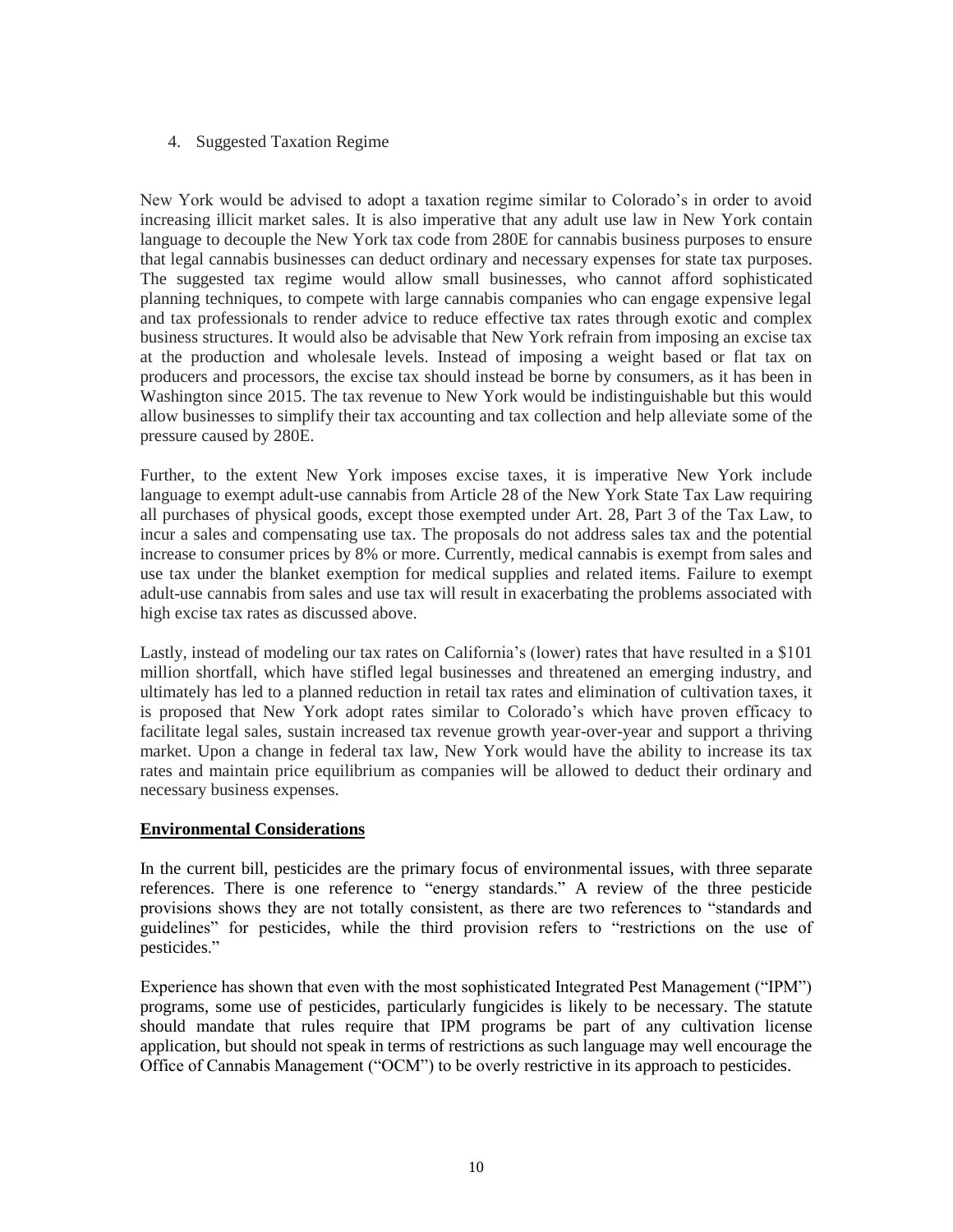As to other considerations, such as energy management, air quality and waste disposal, the statute should mandate that the implementing rules require that these issues be addressed as part of any cultivation license application.

#### **With regard to proposed Environmental Protection, we recommend the following: .**

**Office of Cannabis Management Rulemaking Authority** Any office, in consultation with the department of agriculture and markets, the department of environmental conservation and the department of public service, should promulgate necessary rules and regulations governing the safe production of cannabis. Such rules and regulations should address the potential environmental impacts of cannabis cultivation, including standards for energy consumption, water consumption, air quality and odor emissions, pesticide use and waste disposal. With respect to pesticide use the rules should require the development and implementation of integrated pest management plans incorporating to the extent practicable sanitation and the use of cultural controls including beneficial pests as well as the appropriate use of pesticides.

#### **Cultivation and Processing of Adult-Use Cannabis**

4. Cultivators of adult-use cannabis should only use pesticides that are registered by the department of environmental conservation or that meet the United States environmental protection agency registration exemption criteria for minimum risk pesticides, and only in compliance with regulations and guidance issued by the department of environmental conservation. Such regulations and guidance should require the use of integrated pest management principles, including where required the appropriate use of pesticides.

#### **Governing the Growing and Extracting of Hemp Cannabis**

Licensed cannabinoid growers should only use pesticides that are registered by the department of environmental conservation or that meet the United States environmental protection agency registration exemption criteria for minimum risk pesticides, and only in compliance with regulations and guidance issued by the department of environmental conservation. Such regulations and guidance should require the use of integrated pest management principles, including where required the appropriate use of pesticides.

#### **Conclusion**

The Committee hopes that the above comments are useful in consideration of possible amendments to the current law. We look forward to assisting policymakers to provide New York with a comprehensive and effective regulation of all forms of cannabis in the State. Our hope is that New York will enact statutes and regulations and thereby become a model for other states to adopt, along with the federal government in certain aspects.

[1] The Committee is Co-Chaired by Aleece Burgio and Brian Malkin and is composed of members from the following NYSBA Sections, as well as other legal disciplines: Business Law; Corporate Counsel; Criminal Justice; Elder Law and Special Needs; Entertainment, Arts and Sports Law Section; Food, Drug and Cosmetic Law, General Practice; Health Law; Intellectual